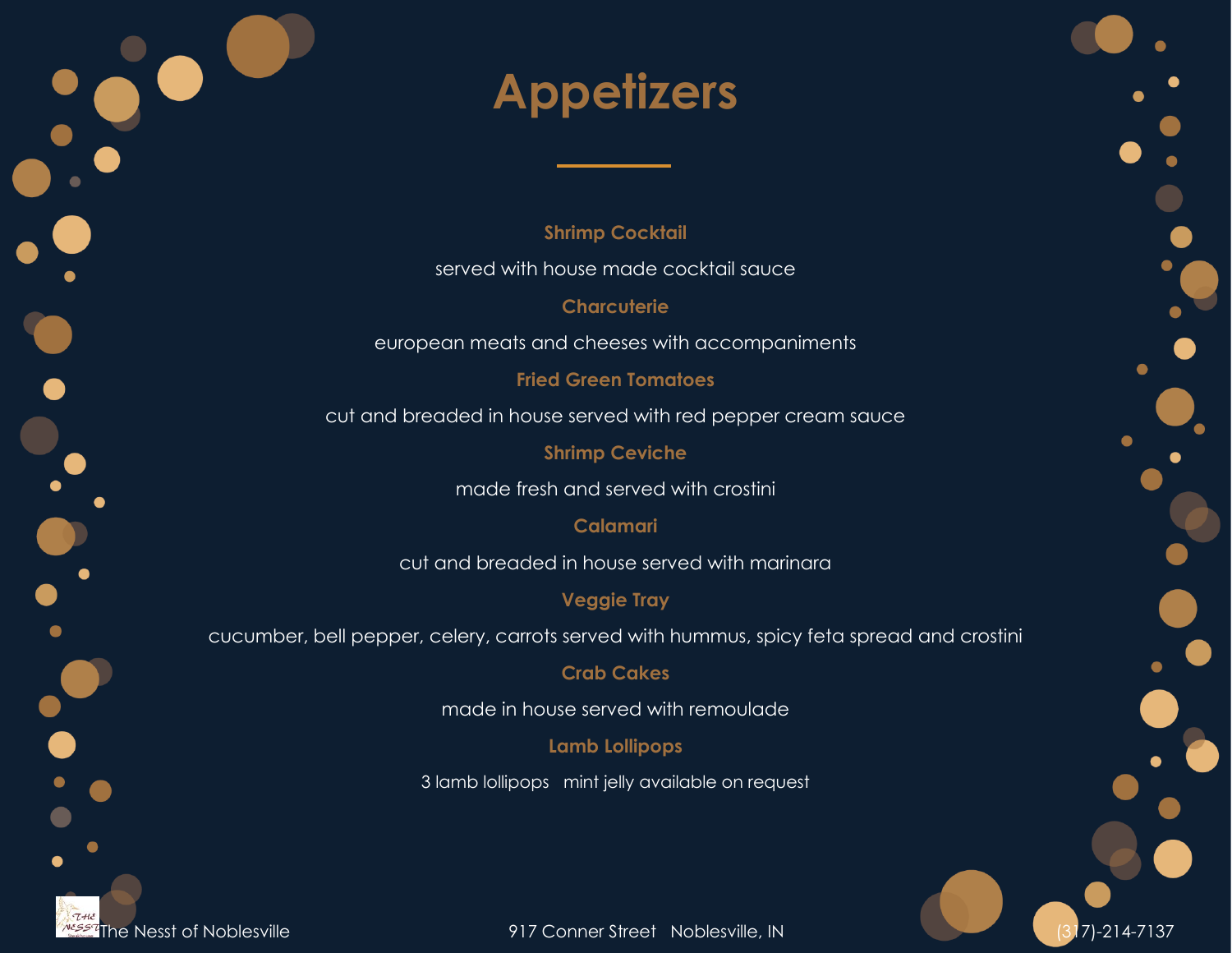

The Nesst of Noblesville 917 Conner Street Noblesville, IN (317)-214-7137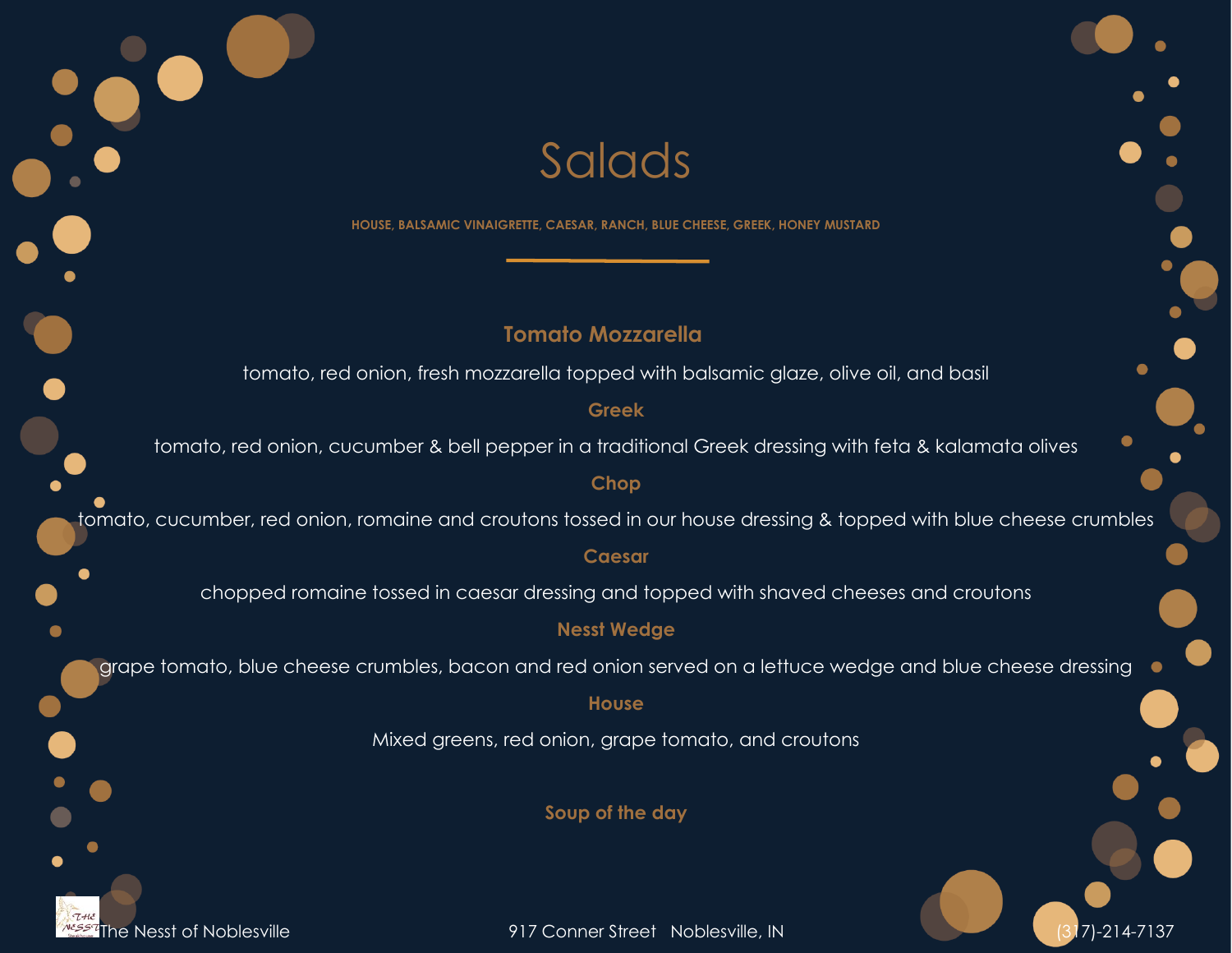## **Steaks Chops Seafood**

|           | <b>Filet</b>     |                       |       |                  |
|-----------|------------------|-----------------------|-------|------------------|
| e i       |                  | $6$ OZ                | 10 oz |                  |
| $\bullet$ | <b>Ribeye</b>    | <b>New York Strip</b> |       | Porterhouse      |
|           | 14 oz            | 14 oz                 |       | 20 oz            |
|           | <b>Pork Chop</b> |                       |       | <b>Veal Chop</b> |

16 oz frenched double bone 16 oz frenched

**Chicken Breast**

served under a portabella mushroom cream sauce

**Blackened Scallops**

U10 scallops over citrus relish

**Salmon**

brushed with soy glaze

**Vegetable plate of 3 side choices**

## **Sides**

Steamed asparagus steamed broccolini vegetable blend mashed potato sautéed wild mushroom brussels sprouts with bacon & honey baked potato black truffle fries

The Nesst of Noblesville **1917 Conner Street Noblesville, IN** (317)-214-7137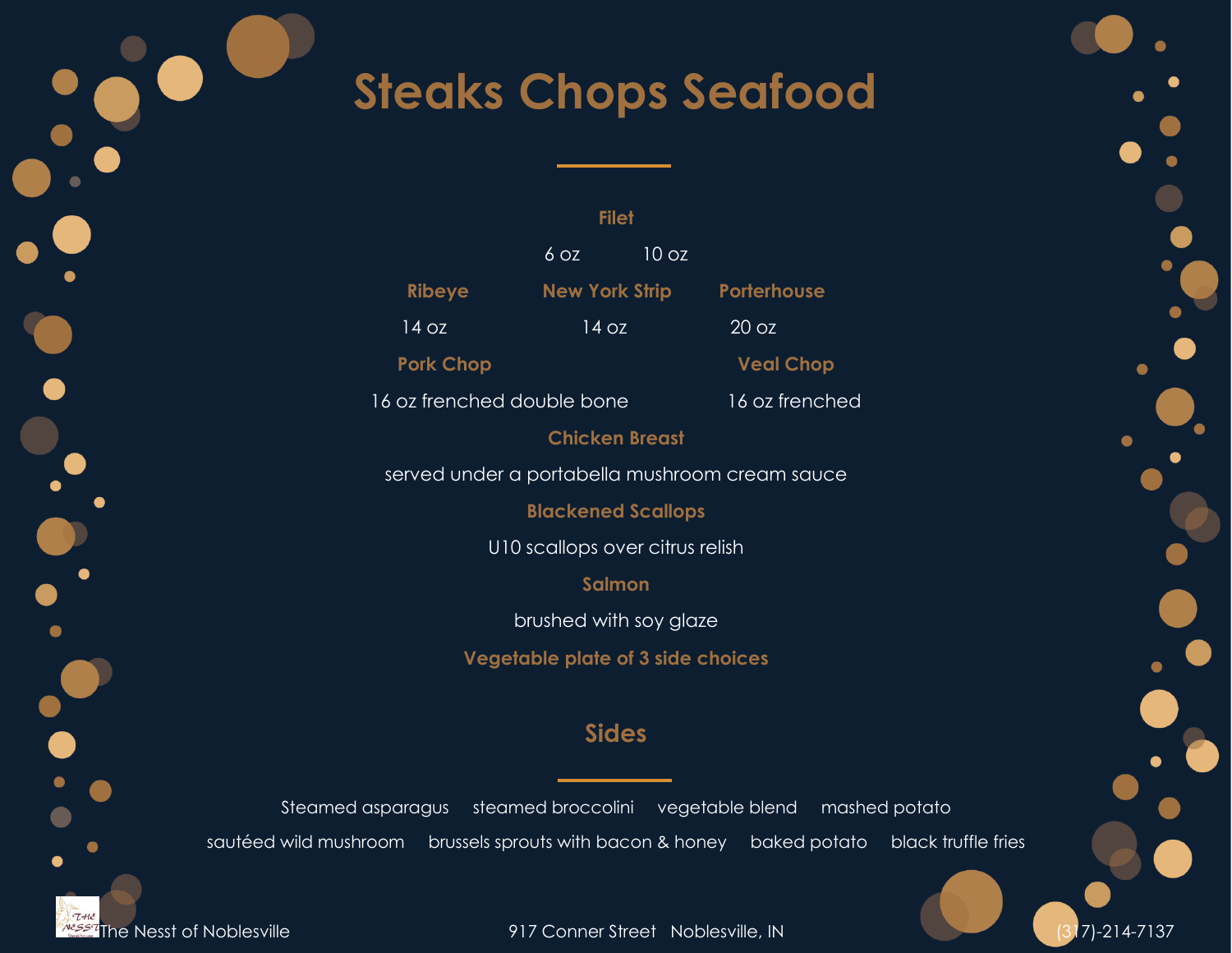## **Get Out Of Town**

#### **Sarma**

cabbage leaves stuffed with seasoned beef and rice served under marinara on a bed of mashed potato with vegetable blend

### **Ćevapi**

a minced blend of beef and veal, traditional sausage links served on grilled serbian flat bread

with chopped onion, sour cream, and red pepper spread accompaniments

**Pita of the day** served on weekends only

traditional, not sweet, pastry from balkans peninsula

**Chicken or Veal Parmigiana**

breaded in house and served with broccolini

**Spaghetti Meatballs**

Nicole Taylor's homemade pasta and meatballs made in house

tossed in marinara

**Wiener Schnitzel** breaded in house and served with mashed potato

### **Moussaka**

layers of potato, eggplant, pork and ground beef topped with bechamel and baked

### **Braised Pork Shank**

slow braised and served over mashed potato

The Nesst of Noblesville 917 Conner Street Noblesville, IN (317)-214-7137